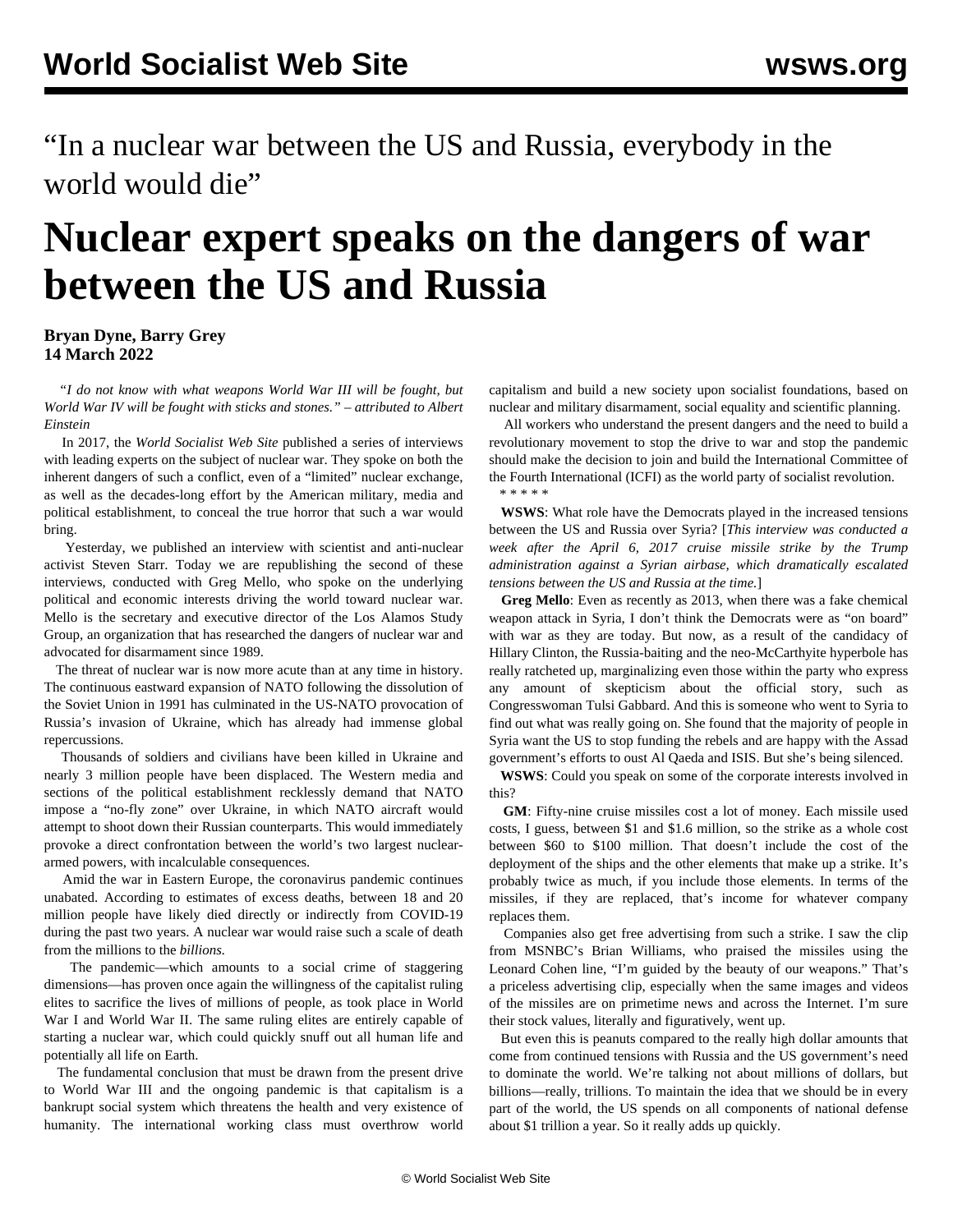And the US military just got an increase to its base budget that is

comparable to Russia's entire defense budget. In the US, we spend way more money on the military than all of our potential adversaries combined. That's where the real money is.

We get NATO to buy the latest versions of military equipment, compatible with ours. All of those arms sales plus our own national purchases are worth trillions. That's what this strike upholds. A military spending pattern on a colossal scale.

This goes along with the geopolitical questions you mentioned.

**WSWS**: Could elaborate on the geopolitical questions?

 **GM**: Well, Trump has said that we won't go into Syria, but there's no consistent policy on this. Let's assume there is another strike, will it involve Russia? Will it kill Russians? What will Putin or any other Russian leader feel he needs to do then?

 Stephen Cohen, professor emeritus of Russian studies at Princeton and New York University, noted that Russian Prime Minister Dmitry Medvedev called American and Russian relations "ruined." And Medvedev is not a hardliner against the West. For him to say that, you can only imagine what the generals and other hardliners are whispering in Putin's other ear.

 If we make another strike, either with a US airplane or a "coalition" airplane, it could easily be shot down by the high end anti-aircraft weapons that Syria and Russia have deployed. This would lead to an outcry from the US political establishment to do more, to double down on our mistake. All in all, it's difficult to see how an air campaign could have a decisive effect on the war in Syria without creating an extreme risk of escalation between the US and Russia.

 Geopolitically, the situation in Syria has gone so far towards Assad remaining in power and the terrorists being pushed out that a serious US attack on Syria would either fail, or else it would really damage Russian interests, humiliate Russia and kill her soldiers along with Assad's, and therefore tilt the balance toward WWIII.

 The idea that the poisonings in Khan Sheikhoun occurred because of chemical weapons or precursors released by a conventional munitions attack on an Al Qaeda weapons warehouse or workshop, which is the report of the Russian government, makes the most sense given everything we know. The notion that Assad or some rogue element in his army dropped chemical weapons on his own people, just when he is winning militarily and politically, is ridiculous.

 Now we see that the US does not want the Organization for the Prohibition of Chemical Weapons involved in an investigation of the attack. Really?

 The OPCW is the world's policeman for chemical weapons, something the US helped create. They got the Nobel Peace Prize in 2013 for verifying that all of Syria's chemical weapons had been destroyed. They destroyed them on a US ship. In this case and in every case, the OPCW would carefully study evidence gathered with chain of custody procedures at an accredited laboratory, all of which are essential when matters of war and peace are at stake. It's the same way you'd collect evidence in a highprofile murder case.

 This hasn't happened for the most recent chemical weapon attack—and the US doesn't want it to happen. Instead, the US has recently issued a statement of the "facts," a piece of paper claiming to be from all 17 intelligence agencies, but without letterheads or signatures, which uses weasel words like "we have confidence." There is no indication what agencies have signed off on this or what actual evidence has been collected. Moreover, an attack like this takes a few weeks to investigate, not a few days.

 This all is happening because Syria is one of the more important crossroads between the hydrocarbons of the Middle East and European customers. If you're going to get oil and natural gas from Qatar to Europe without going through Iran, you have to have pipelines that go through Syria. This is especially important if you don't want Europe to be dependent on natural gas from Russia, if you want to prevent Germany and Russia and the rest of Asia from further integration economically. The US government does not want Europe dependent on hydrocarbons supplied by Russia or Iran.

 So, really, Syria is a proxy war between the US and other regional powers—Iran, allied with Russia—for control over Europe's gas and oil. In addition, Israel wants control of the Golan Heights in order to drill in that region.

 It's also worth considering that China's oil production seems to have peaked. The world's net exports of oil—that is, the oil that can be bought on the international market—are starting to very slowly decline.

 Since a barrel of oil will produce more value in countries such as China and India because the workers are paid so much less, China can always outbid the US and Europe for oil. Given a free market, they will. Alongside this problem, the oil-producing countries are using more oil internally as their populations and economies grow, which will inevitably produce a crisis in the availability and affordability of oil. That crisis will be upon us in the 2020s and it implies the potential for great power conflicts over these resources.

 You didn't have this during the Cold War because the US and Russia each had enough resources, as did our allies. But now, the cheap oil is running out and there are no cheap replacements. The potential for conflict, including between nuclear-armed powers, is rising.

**WSWS**: How many people would die during the first day of such a war?

 **GM**: To a first approximation, in a nuclear war between the US and Russia, everybody in the world would die. Some people in the southern hemisphere might survive, but probably not even them.

 Even a couple of nuclear weapons could end the United States as a government and an economy. It wouldn't take a great deal to destroy the "just in time" supply chains, the financial markets and the Internet. The whole system is very fragile, especially with respect to nuclear weapons. Even in a somewhat limited nuclear war, say a war where only ICBM silos and airfields were targeted, there would be so much fallout from the ICBM fields alone that much of the Midwest would be wiped out, including places like Chicago.

 Then there is the problem of the nuclear power plants, which have stored within them and their spent fuel pools and storage areas truly vast amounts of radioactivity. If their electricity supply is interrupted, these plants are quite susceptible to fires and meltdowns, as we saw at Fukushima.

 Keep in mind that nuclear war is not one or two Hiroshima-sized bombs. The imagination cannot encompass nuclear war. Nuclear war means nuclear winter. It means the collapse of very fragile electronic, financial, governmental, administrative systems that keep everyone alive. We'd be lucky to reboot in the early 19th century. And if enough weapons are detonated, the collapse of the Earth's ozone layer would mean that every form of life that has eyes could be blinded. The combined effects of a US-Russian nuclear war would mean that pretty much every terrestrial mammal, and many plants, would become extinct. There would be a dramatic biological thinning.

 I think many parts of the US military just don't get it. I've talked to people on the National Security Council and they have the idea that Russia will back down. I begged them, about 18 months ago, to bring in some Cold War era veteran diplomats from the realist school, people like former ambassador to Russia Jack Matlock, who was appointed by Ronald Reagan, to try and convince them that Russia won't just do what we want, that they have their own legitimate interests that we would do well to understand and take into consideration.

 **WSWS**: What are your thoughts on how to deal with the problem of nuclear war?

**GM**: I would say that the effort to decrease inequality in the world is at